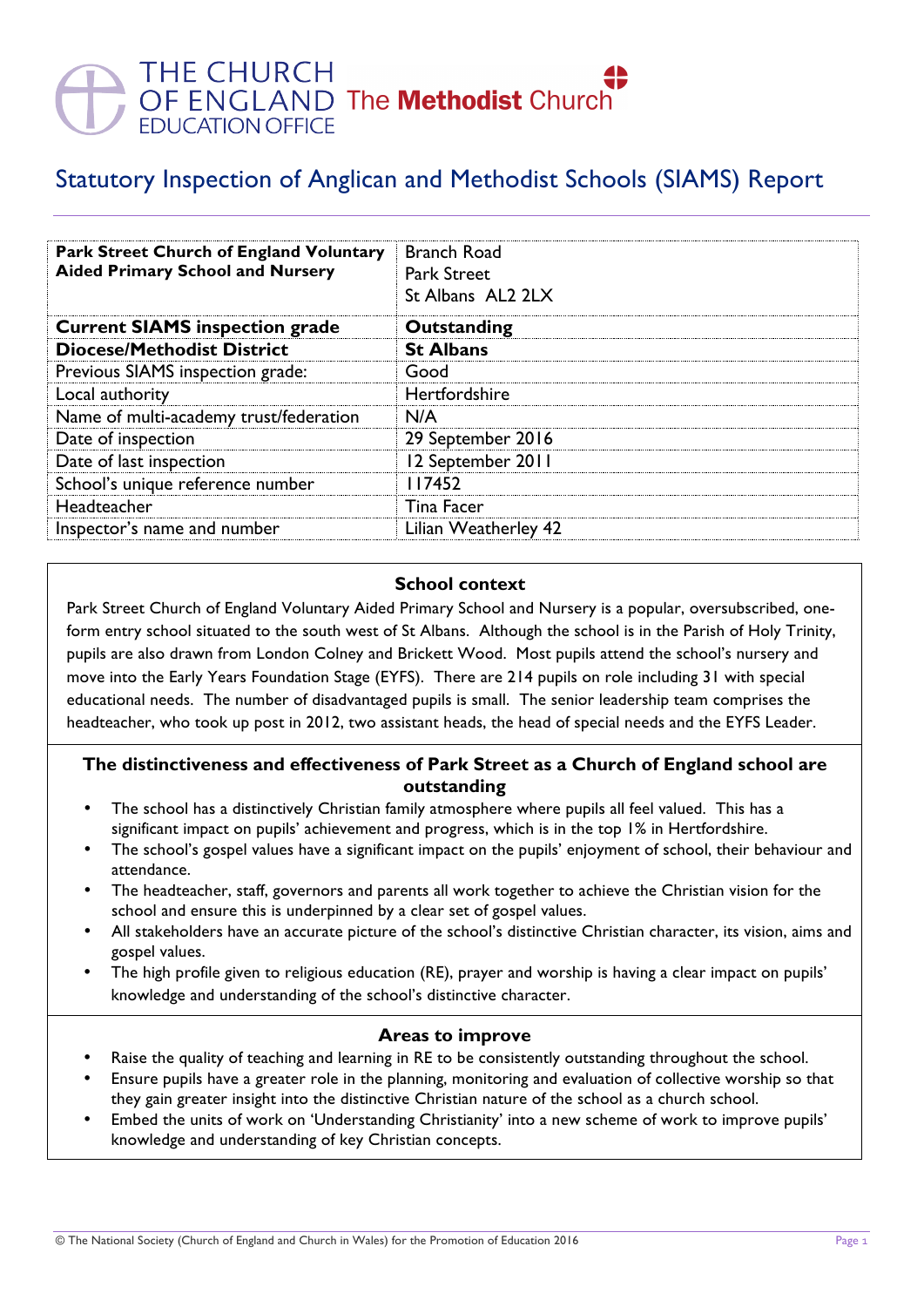# **The school, through its distinctive Christian character, is outstanding at meeting the needs of all learners**

Pupil attainment and progress are high and underpinned by the school's vision and Christian values. All pupils know and articulate these values, explaining how important they are in their daily lives. The 'learning without limits' programme, for example, underpinned by the Christian value of 'trust', has had a significant impact on pupils' independence and progress, and makes learning exciting for them.

All relationships follow gospel values and both pupils and parents regard the school as an extension of their family life. Attendance has improved and parents speak highly of the ways in which the school's Christian values impact on their children and their behaviour both in school and at home. The school's current Christian value of 'sharing' is exemplified by the initiative of pupils serving each other at lunch time.

Pupils also demonstrate the school's Christian values in the way they behave to others. They are polite, friendly, well mannered and articulate. Pupils from other cultures and faiths, although small in number, feel welcome and say how their individual traditions are celebrated.

Pupils' personal development and wellbeing are strengths of the school and behaviour is exemplary. Due to the very strong support and high profile given to spiritual, moral, social and cultural development (SMSC) and the school's Christian values, pupils set high standards for themselves. Learners have regular opportunities to engage in high quality experiences that develop their personal spirituality. Worship, prayer and reflection are regarded by the pupils as an important part of school and home life.

Pupil voice is strong and every pupil is able to share their work, experiences, thoughts and ideas through monthly meetings of the 'School Forum Group'. Pupils are eager to share ideas about their recently created peace garden in the shape of a cross and their ideas for expanding it. Studying the creation story they realise how the garden could be linked to the wildlife garden. 'The wildlife area has become noisy and the creatures have disappeared. It is important to have quiet time and space for them to return.'

The school offers a wide range of after-school clubs, including the popular 'Hot Shots' run by the incumbent. This Christian-based club is popular and has a significant impact on pupils' understanding of Christian belief and practice. RE has a high profile in the school and makes a significant contribution to the school's distinctive Christian character by developing the pupils' understanding of those with other faiths and beliefs. Pupils have a wide perspective of diverse communities and this has resulted in the school achieving the 'International Schools Award'. Charitable giving is high and the pupils all fully understand, through their Christian values, the need to support those less fortunate.

# **The impact of collective worship on the school community is good**

Prayer and worship are central to the school day. The pupils have positive attitudes and all enjoy worship. They value the many opportunities for prayer that the school offers. 'It brings everyone together and makes us a school.' There are prayer spaces in each classroom and the new peace garden is well used. Pupils say how they appreciate opportunities to sit, reflect and pray.

All worship is linked to the school's termly Christian values and pupils have a clear understanding of the theological aspects of worship. Through the regular use of Biblical texts their understanding of these values is reinforced. The worship observed was based on the Christian value of 'sharing' and linked to the Bible story of Elijah and the widow of Zarephath. Pupils enjoyed this and discussions showed a real understanding of the Bible story. The use of candles, Anglican prayers and responses ensure that pupils are able to make links with the local church of Holy Trinity and St Albans Abbey. Individual class candles used in whole school worship have the effect of bringing the school together and are often used in lessons.

Following the last SIAMS inspection a regular programme of planning and monitoring is in place. A scrutiny of the monitoring and evaluations showed consistently good practice with much outstanding. Pupils' questionnaires also revealed the significant impact that worship has on their daily lives. Governors and staff regularly monitor worship but pupil planning and monitoring of their worship is less evident.

The school has a detailed collective worship policy but the distinction between the worship offered by the school and assembly is not always made clear. Pupils enjoy leading worship and prayer. They know the Lord's Prayer and many Anglican responses. Their understanding of the Trinity is less secure. The instruction 'hands together, eyes closed' is inappropriate, given the presence of pupils from other faiths, cultures and Christian denominations. The new incumbent and members of other denominations are regular visitors to the school and lead worship. Pupils say how much they enjoy these times and how much they learn about the different Christian traditions. Pupils benefit from regular visits to the parish church and St Albans Abbey. For example, pupils all recognise the significance of the Christian celebration of harvest Festival and are able to articulate its importance. Parents say how important these events are for bringing the whole community together and supporting its Christian vision.